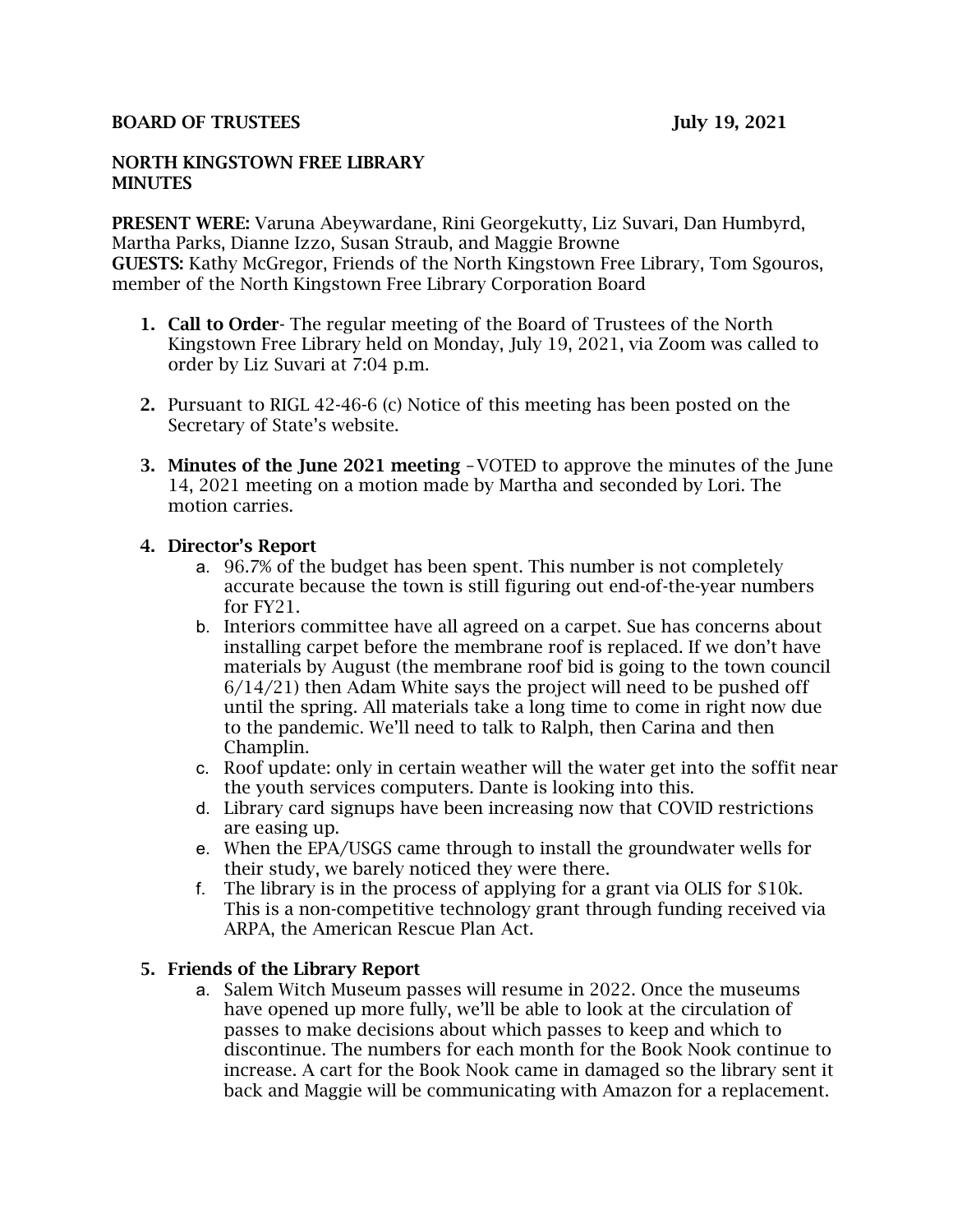- b. Recommendation for the rain gardens and Academy Cove: one of the rain gardens has very few living plants and no protective barrier left. It's an example of a failed rain garden. Their recommendation is that it should be buried and flattened. The town's equipment and labor could be used for this task. The few remaining plants could be transplanted to rain garden two. Rain garden two is flourishing but it also is rampant with poison ivy and needs a new berm. The Friends think the plantings could be refurbished. Their recommendation would be to consult master gardeners. Rain gardens should have more greens than flowering plants. Whether one of the rain gardens could be retired depends on what the town's grant that was used to install the rain garden said. The two signs are very informative and removal of them could be very complicated as they look very official and embedded in cement. Discussion ensued by the Board saying that the documents given by the town to Sue do not explicitly say that there is an end date for the rain garden project.
- c. The Friends are currently working on plans for the front of the library.

# 6. Old Business

a. Meeting schedule: should be vague enough so that we have flexibility to have meetings on any evenings as needed. 10 meetings per year should be required. It's all right to be vague in the bylaws if we're specific with the secretary of state when posting each meeting. We should specify regular meetings, once a month. Lori will check in with the SOS regarding what is required. There was consensus for moving the meetings to the first Monday of the month during our last meeting and also to amend the bylaws at an upcoming meeting so that we can make that happen.

## 7. New Business

- a. Discussion of the Board of Trustees Bylaws
	- i. Meetings: minimum of 10 meetings per year. Liz will be in touch with Susan and will bring that language to the Board 7 days ahead of time for the next meeting.
	- ii. Treasurer role: Rini thinks the Board should not have a Treasurer at all because there's no money to deal with anyway, and if there were, it would be unwise to have just one person having the eye on the budget. We have a department (the town's finance department) that already handles this. All Board members should be responsible for looking at the budget. Liz will also provide the language for removing the Treasurer role from the Bylaws for the next meeting as well (7 days in advance).
- b. Discussion of the budget and other fiscal questions for upcoming meeting with town manager & town finance department
	- i. Sue spoke with Karen Mellor, head of the state library offices (OLIS). Other towns do have allocated expenses, it's not a conflict with maintenance of effort. What could be an issue is if the expenses are too high, aren't fully explained, or are unreasonable (e.g. paying the full salary for an employee of another town department.). We went from having \$477k to having a structural deficit per the finance manager. Tom said that in order to be maintenance of effort, there has to be an effort to hold the library harmless when there's a transition in accounting, otherwise it's a